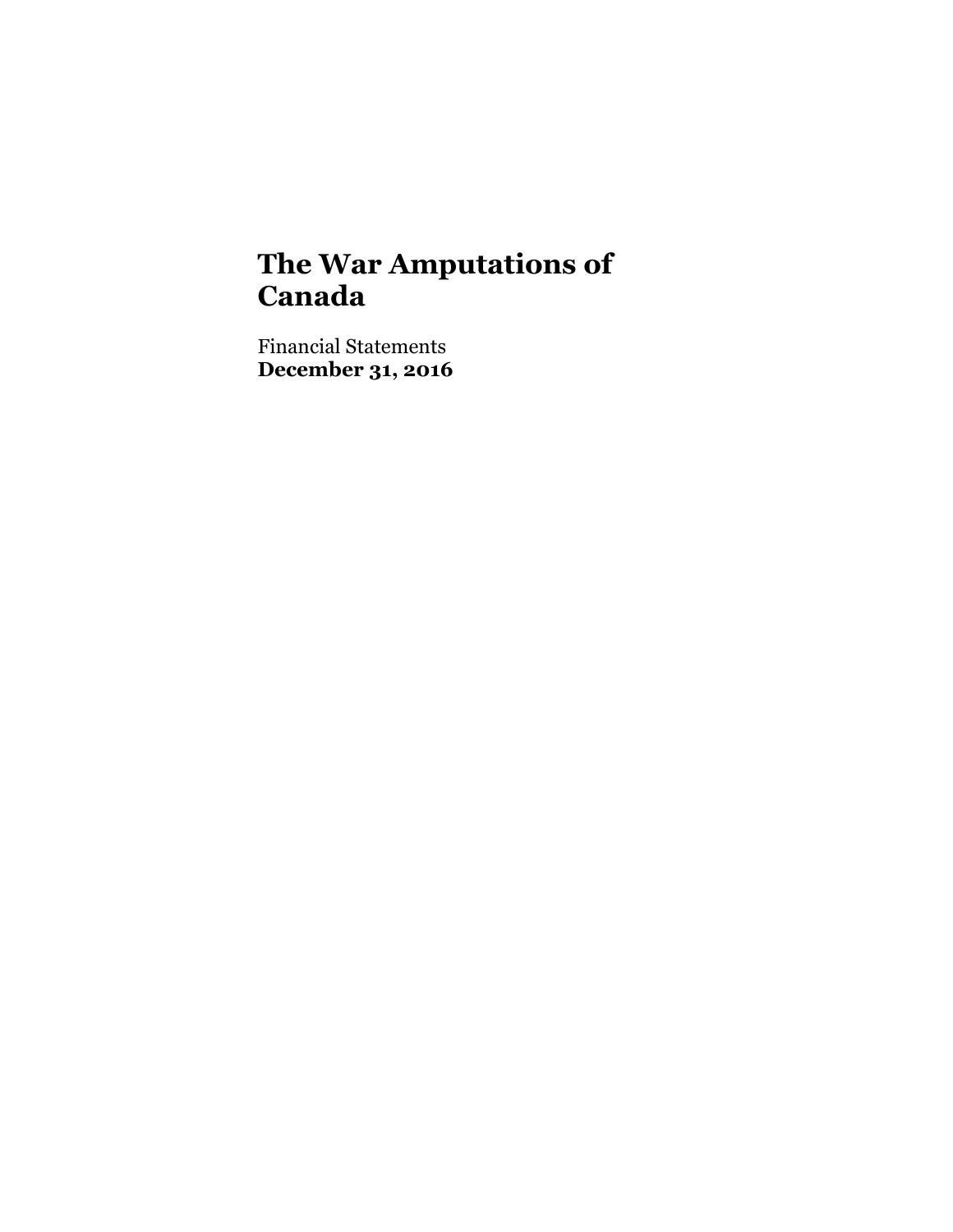

June 22, 2017

### **Independent Auditor's Report**

**To the Members of The War Amputations of Canada**

We have audited the accompanying financial statements of The War Amputations of Canada ("the Association"), which comprise the statement of net assets as at December 31, 2016 and the statements of changes in net assets, revenue and expense and cash flows for the year then ended, and the related notes, which comprise a summary of significant accounting policies and other explanatory information.

#### **Management's responsibility for the financial statements**

Management is responsible for the preparation and fair presentation of these financial statements in accordance with Canadian accounting standards for not-for-profit organizations, and for such internal control as management determines is necessary to enable the preparation of financial statements that are free from material misstatement, whether due to fraud or error.

#### **Auditor's responsibility**

Our responsibility is to express an opinion on these financial statements based on our audit. We conducted our audit in accordance with Canadian generally accepted auditing standards. Those standards require that we comply with ethical requirements and plan and perform the audit to obtain reasonable assurance about whether the financial statements are free from material misstatement.

An audit involves performing procedures to obtain audit evidence about the amounts and disclosures in the financial statements. The procedures selected depend on the auditor's judgment, including the assessment of the risks of material misstatement of the financial statements, whether due to fraud or error. In making those risk assessments, the auditor considers internal control relevant to the entity's preparation and fair presentation of the financial statements in order to design audit procedures that are appropriate in the circumstances, but not for the purpose of expressing an opinion on the effectiveness of the entity's internal control. An audit also includes evaluating the appropriateness of accounting policies used and the reasonableness of accounting estimates made by management, as well as evaluating the overall presentation of the financial statements.

*PricewaterhouseCoopers LLP 99 Bank Street, Suite 800, Ottawa, Ontario, Canada K1P 1E4 T: +1 613 237 3702, F: +1 613 237 3963* 

"PwC" refers to PricewaterhouseCoopers LLP, an Ontario limited liability partnership.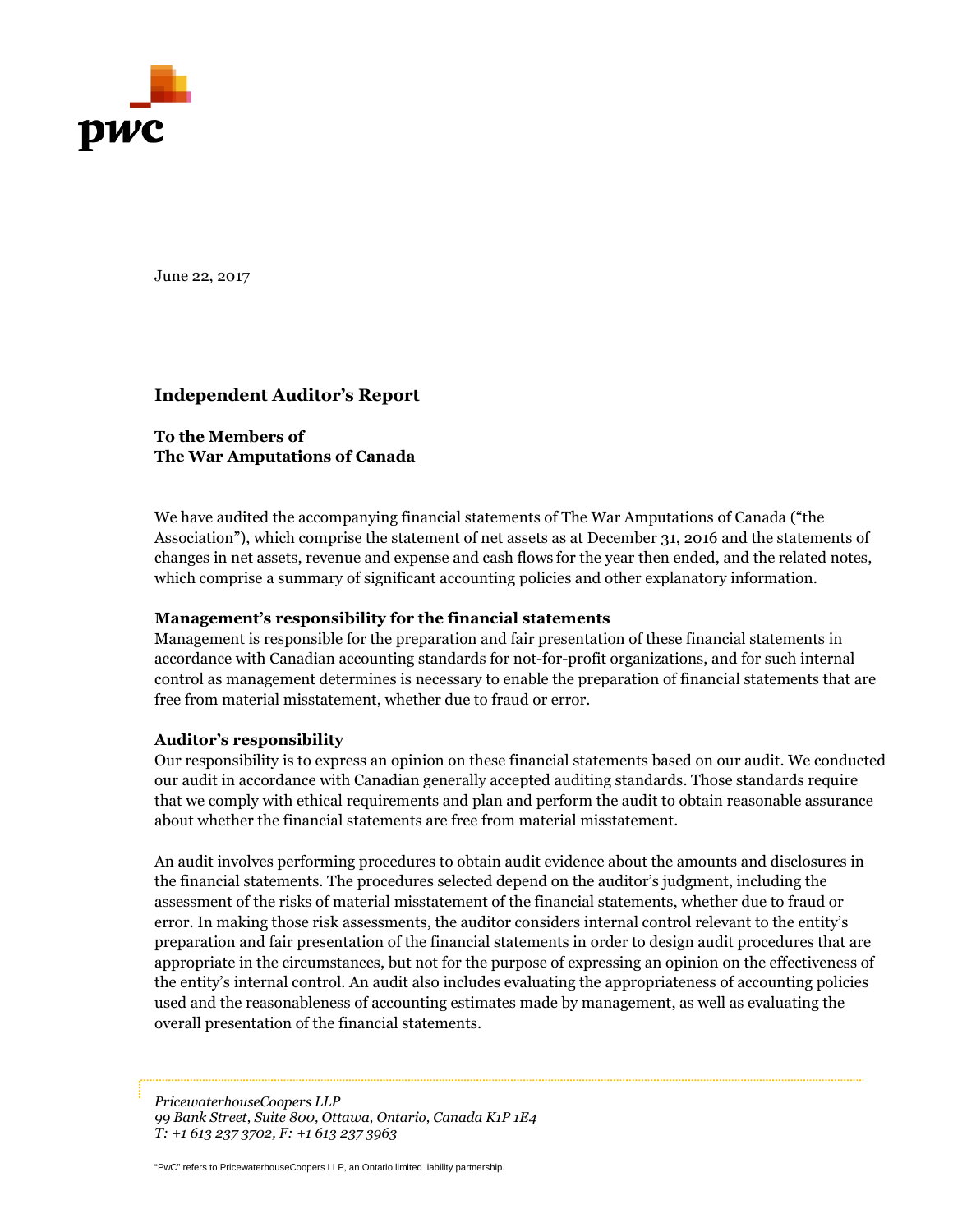

We believe that the audit evidence we have obtained is sufficient and appropriate to provide a basis for our qualified audit opinion.

#### **Basis for qualified opinion**

In common with many not-for-profit organizations, the Association derives donations revenue from its Key Tag Service Division and other sources, the completeness of which is not susceptible to satisfactory audit verification. Accordingly, verification of these revenues was limited to the amounts recorded in the records of the Association. Therefore, we were not able to determine whether any adjustments might be necessary to revenue, net revenue (expense) and cash flows from operations for the years ended December 31, 2016 and 2015, current assets as at December 31, 2016 and 2015 and net assets as at the beginning and the end of the years ended December 31, 2016 and 2015. Our audit opinion on the financial statements for the year ended December 31, 2015 was modified accordingly because of the possible effects of this limitation in scope.

#### **Qualified opinion**

In our opinion, except for the possible effects of the matters described in the basis for qualified opinion paragraph, the financial statements present fairly, in all material respects, the financial position of the Association as at December 31, 2016 and the results of its operations and its cash flows for the year then ended in accordance with Canadian accounting standards for not-for-profit organizations.

Pricewaterhouse Coopers LLP

**Chartered Professional Accountants, Licensed Public Accountants**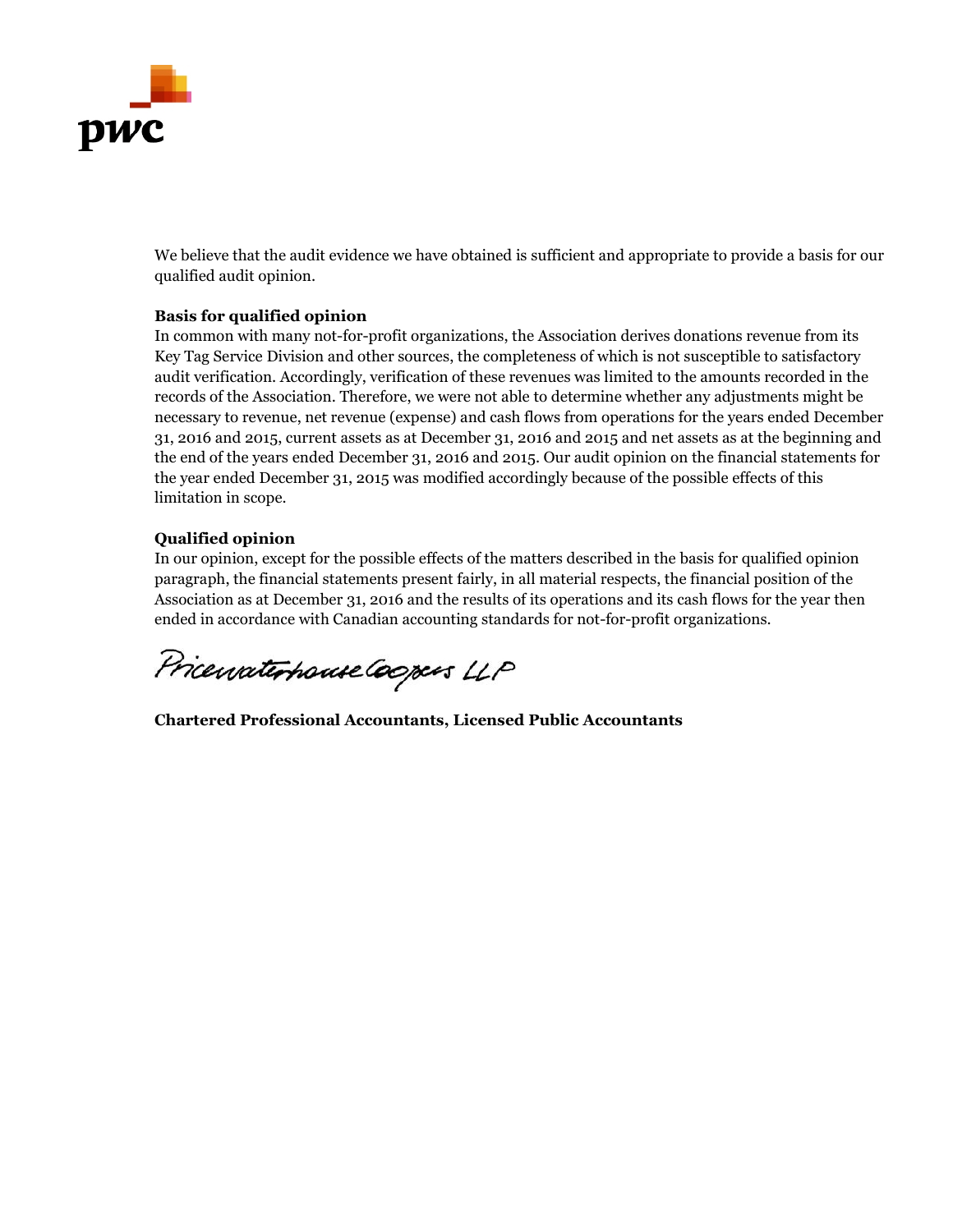Statement of Net Assets **As at December 31, 2016** 

|                                                                                          | 2016                     | 2015<br>S                |
|------------------------------------------------------------------------------------------|--------------------------|--------------------------|
| <b>Assets</b>                                                                            |                          |                          |
| <b>Current assets</b><br>Cash (note 3)<br>Short-term investments (note 4)                | 14,284,525<br>16,025,590 | 15,957,282<br>14,745,394 |
| Accounts receivable                                                                      | 788,193                  | 525,265                  |
| Key Tag supplies, at cost                                                                | 392,928                  | 357,418                  |
| Prepaid expenses                                                                         | 192,771                  | 203,250                  |
|                                                                                          | 31,684,007               | 31,788,609               |
| <b>Capital assets (note 5)</b>                                                           | 5,912,610                | 5,523,403                |
| <b>Pension asset</b> (note 6)                                                            | 4,160,160                | 2,746,136                |
| <b>Assets held for pension liability (note 7)</b><br><b>Other assets (note 8)</b>        | 5,831,511<br>434,008     | 5,849,460                |
|                                                                                          |                          | 443,976                  |
|                                                                                          | 48,022,296               | 46,351,584               |
| <b>Liabilities</b>                                                                       |                          |                          |
| <b>Current liability</b>                                                                 |                          |                          |
| Accounts payable and accrued liabilities (note 9)                                        | 3,860,723                | 2,767,921                |
| <b>Pension liability</b> (note 6)                                                        | 8,326,808                | 8,041,758                |
|                                                                                          | 12,187,531               | 10,809,679               |
| <b>Net Assets</b>                                                                        | 35,834,765               | 35,541,905               |
|                                                                                          |                          |                          |
| Net assets are comprised of -                                                            |                          |                          |
| Unrestricted                                                                             | 1,698,745                | 1,740,092                |
| Invested in capital assets                                                               | 5,912,610                | 5,523,403                |
| Internally restricted (note 10)<br>Externally restricted for endowment purposes (note 3) | 28,080,000<br>143,410    | 28,140,000<br>138,410    |
|                                                                                          |                          |                          |
|                                                                                          | 35,834,765               | 35,541,905               |
| <b>Commitments</b> (note 11)                                                             |                          |                          |
|                                                                                          |                          |                          |

## **Approved by the Board of Directors**

| $\overline{\phantom{a}}$<br>.<br>71 |  |
|-------------------------------------|--|
|                                     |  |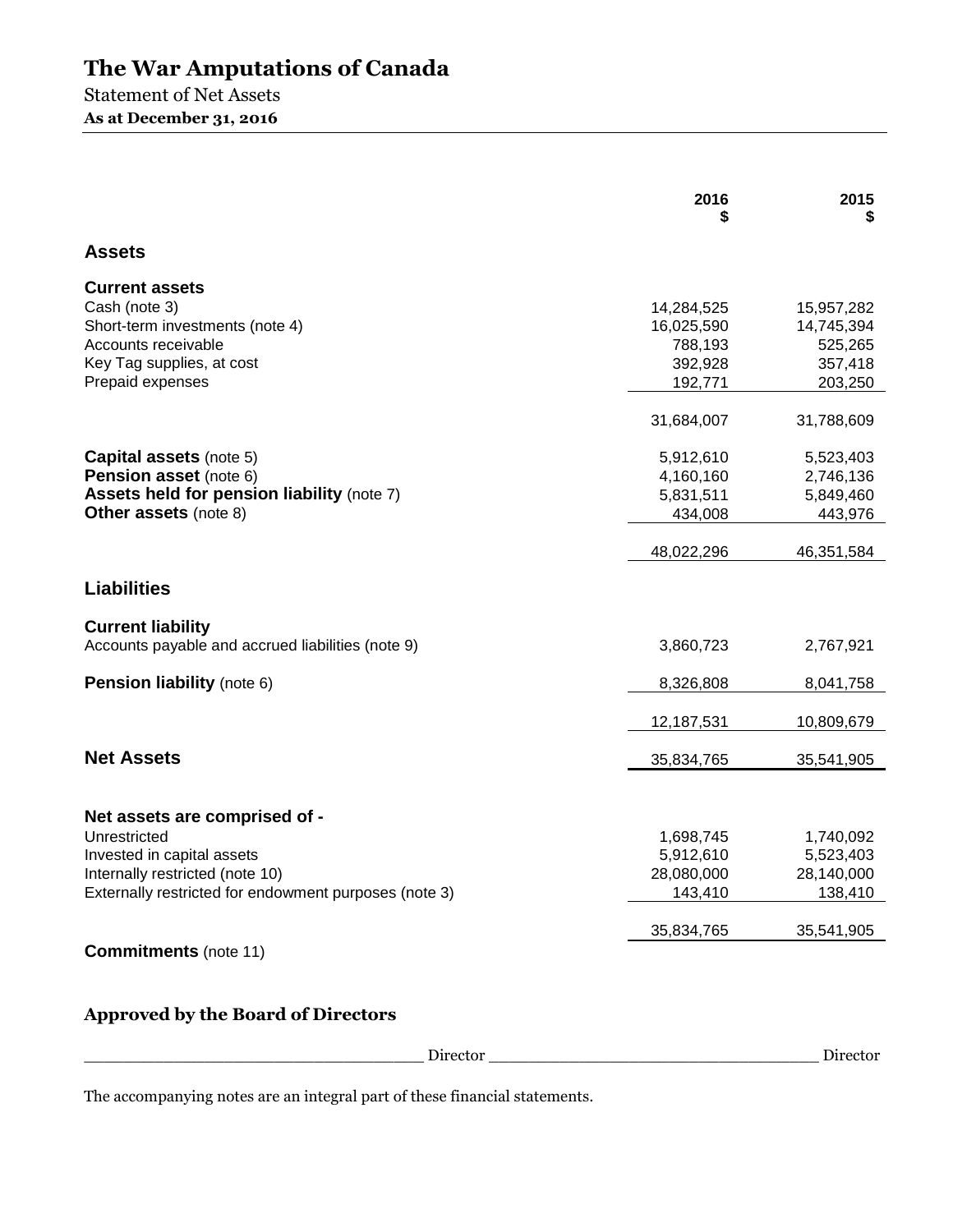Statement of Changes in Net Assets **For the year ended December 31, 2016** 

|                                                                 | <b>Balance -</b><br><b>Beginning of</b><br>year<br>э | Net revenue<br>(expense) for<br>the year<br>л | <b>Remeasurements</b><br>and other items<br>-11 | <b>Endowment</b><br>contributions | <b>Transfers</b><br>from (to) | <b>Balance - End</b><br>of year |
|-----------------------------------------------------------------|------------------------------------------------------|-----------------------------------------------|-------------------------------------------------|-----------------------------------|-------------------------------|---------------------------------|
| <b>Unrestricted</b>                                             | 1,740,092                                            | 117.496                                       | 574.804                                         | $\overline{\phantom{0}}$          | (733, 647)                    | 1,698,745                       |
| Invested in capital assets                                      | 5,523,403                                            | (404, 440)                                    | $\overline{\phantom{a}}$                        | $\sim$                            | 793.647                       | 5,912,610                       |
| <b>Internally restricted</b> (note 10)                          | 28,140,000                                           |                                               | $\overline{\phantom{a}}$                        | $\overline{\phantom{0}}$          | (60,000)                      | 28,080,000                      |
| <b>Externally restricted for endowment purposes</b><br>(note 3) | 138,410                                              |                                               |                                                 | 5,000                             |                               | 143,410                         |
|                                                                 | 35,541,905                                           | (286, 944)                                    | 574.804                                         | 5,000                             |                               | 35,834,765                      |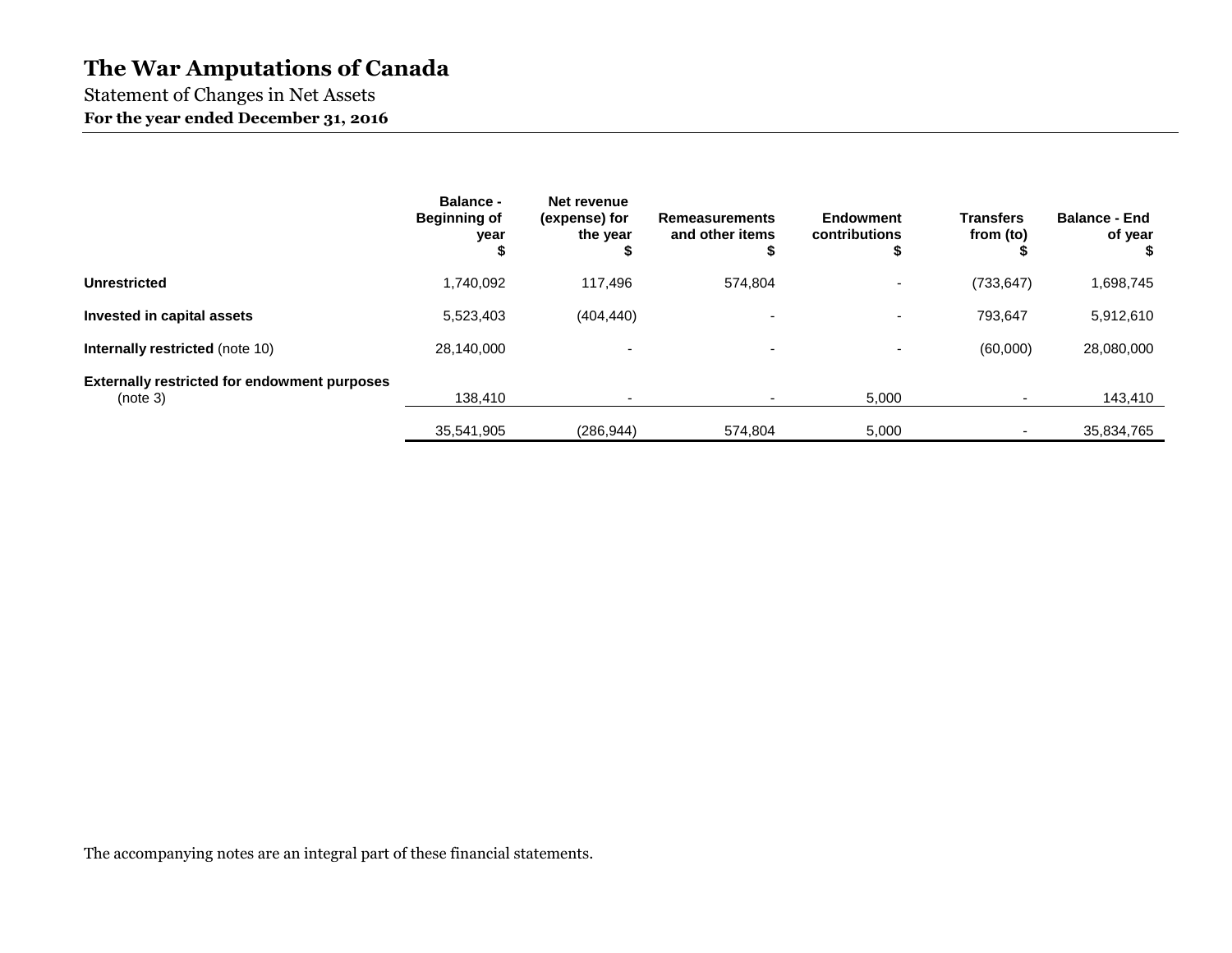Statement of Revenue and Expense

**For the year ended December 31, 2016** 

|                                                                         | 2016       | 2015<br>S  |
|-------------------------------------------------------------------------|------------|------------|
| <b>Revenue</b>                                                          |            |            |
| Key Tag Service Division - Sheltered workshop for the employment of the |            |            |
| disabled (note 1)                                                       | 30,491,871 | 30,134,930 |
| <b>Bequests</b>                                                         | 4,922,725  | 3,729,600  |
| Investment income                                                       | 220,312    | 345,510    |
| Donations and miscellaneous                                             | 172,644    | 574,338    |
|                                                                         |            |            |
|                                                                         | 35,807,552 | 34,784,378 |
| <b>Expense</b>                                                          |            |            |
| Adult amputee program                                                   | 3,559,388  | 2,776,085  |
| At Your Service publication                                             | 218,035    | 218,233    |
| <b>Branch operations</b>                                                | 185,561    | 185,427    |
| <b>Bursaries</b>                                                        | 59,500     | 65,000     |
| CHAMP program                                                           | 9,438,290  | 8,797,666  |
| Corporate donor program                                                 | 232,372    | 251,135    |
| Directors' meetings                                                     | 69,354     | 98,532     |
| DRIVESAFE program (recovery)                                            | (90)       | 185,258    |
| <b>Education and meetings</b>                                           | 43,780     | 41,569     |
| Key Tag Service Division - Sheltered workshop for the employment of the |            |            |
| disabled (note 1)                                                       | 15,107,013 | 14,731,708 |
| Legal and audit                                                         | 91,361     | 98,636     |
| Miscellaneous                                                           | 82,001     | 50,121     |
| PLAYSAFE program                                                        | 2,657,710  | 2,618,968  |
| Prosthetics research and education funding                              | 489,492    | 507,322    |
| <b>Public awareness</b>                                                 | 78,937     | 83,387     |
| Service bureau                                                          | 2,611,010  | 2,061,488  |
| Sick visiting                                                           | 3,431      | 4,162      |
| Special programs                                                        | 81,680     | 72,818     |
| Survivors' subsistence grants                                           | 12,000     | 19,000     |
| Veterans' issues - special                                              | 377,009    | 341,536    |
| Video distribution                                                      | 15,086     | 23,817     |
| Widows' assistance program                                              | 681,576    | 865,982    |
|                                                                         | 36,094,496 | 34,097,850 |
| Net revenue (expense) for the year                                      | (286, 944) | 686,528    |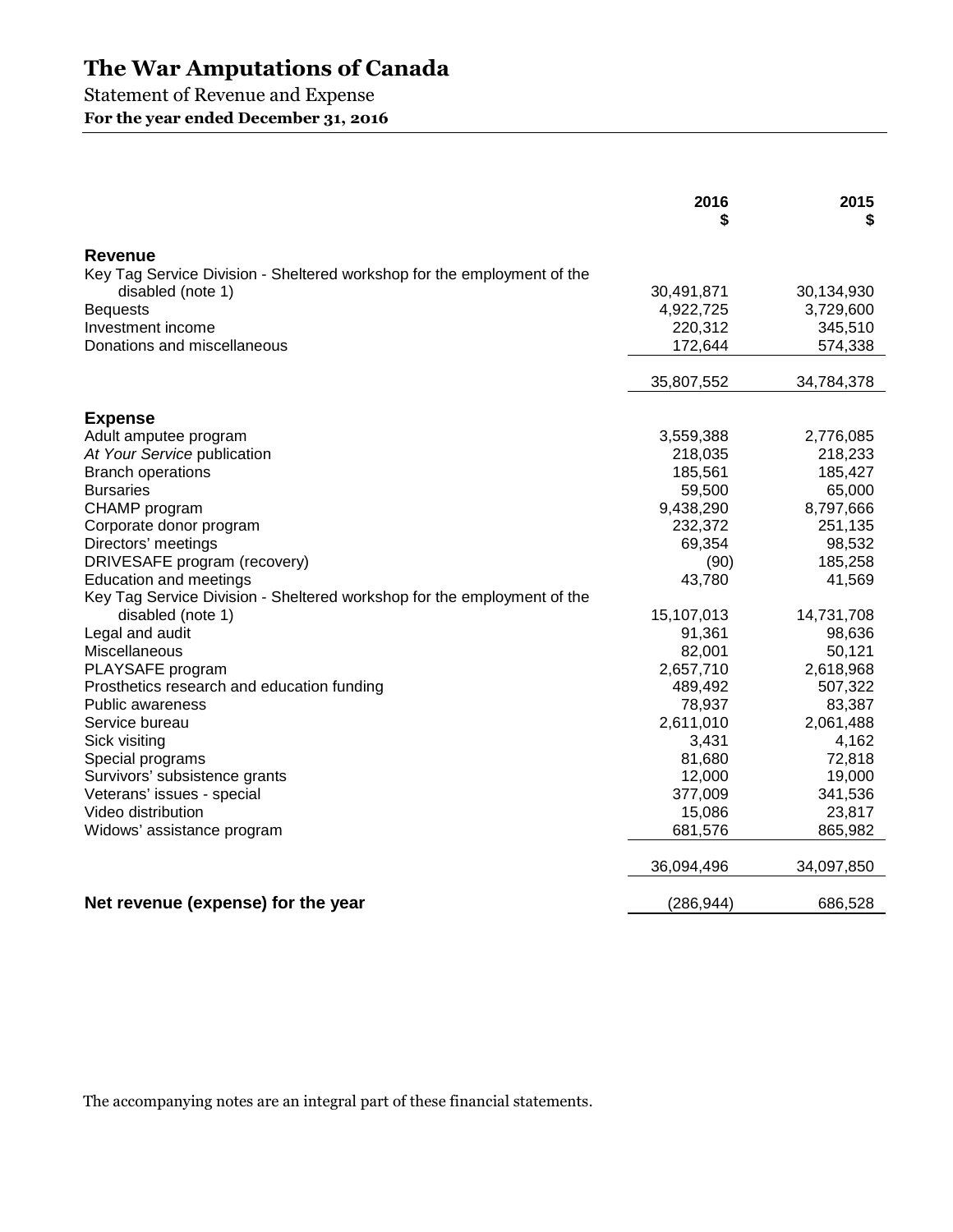Statement of Cash Flows **For the year ended December 31, 2016** 

|                                                                  | 2016          | 2015<br>\$   |
|------------------------------------------------------------------|---------------|--------------|
| Cash provided by (used in)                                       |               |              |
| <b>Operating activities</b>                                      |               |              |
| Net revenue (expense) for the year<br>Items not affecting cash - | (286, 944)    | 686,528      |
| Amortization of capital assets                                   | 383,367       | 306,016      |
| Loss on disposal of capital assets                               | 21,073        | 6,465        |
| Changes in fair value of investments                             | 228,044       | (283, 806)   |
| Pension expense                                                  | 941,541       | 917,134      |
| Payments for employment benefits                                 | (1,495,711)   | (1,450,889)  |
| Net change in non-cash working capital items                     | 804,843       | 403,608      |
|                                                                  | 596,213       | 585,056      |
| <b>Investing activities</b>                                      |               |              |
| Proceeds on sale of investments                                  | 60,588,011    | 32,643,331   |
| Purchase of investments                                          | (62,068,334)  | (35,895,210) |
| Purchase of capital assets                                       | (793, 647)    | (347, 972)   |
|                                                                  | (2, 273, 970) | (3,599,851)  |
| <b>Financing activity</b>                                        |               |              |
| <b>Endowment contributions</b>                                   | 5,000         | 5,000        |
| Net change in cash for the year                                  | (1,672,757)   | (3,009,795)  |
| Cash - Beginning of year                                         | 15,957,282    | 18,967,077   |
| Cash - End of year                                               | 14,284,525    | 15,957,282   |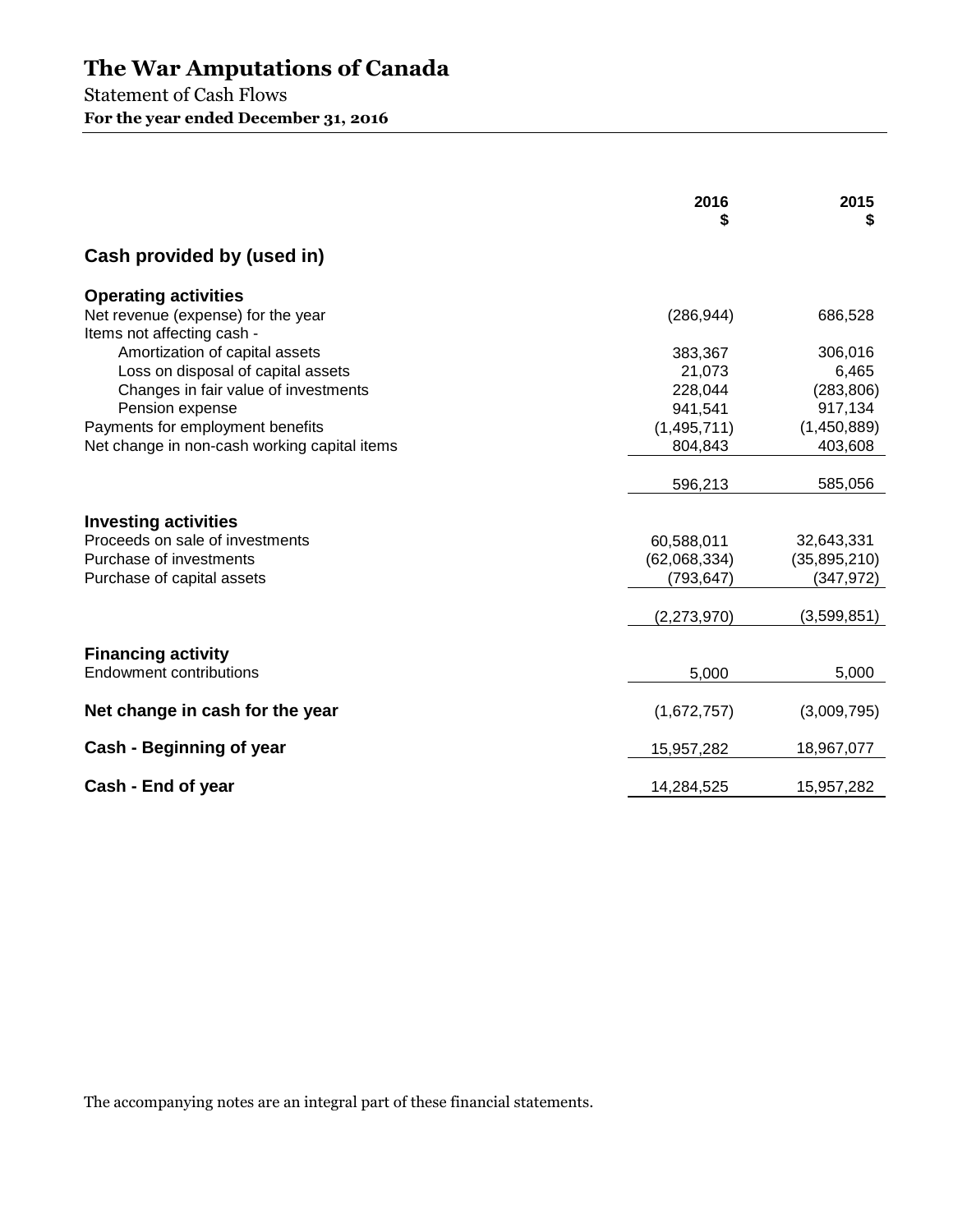## **1 Primary purpose and basis of presentation**

The primary purpose of The War Amputations of Canada ("the Association") is to provide financial and advisory services to those who have lost a limb, limbs or total eyesight in military service in the Armed Forces of Canada or her allies during time of war and to provide similar services to persons resident in Canada who have undergone amputation for causes other than war.

The Association is a registered charity, exempt from income taxes under subsection 149(1)(f) of the *Income Tax Act*, and is incorporated under the *Canada Not-for-profit Corporations Act.*

The financial statements are prepared by management in accordance with Canadian accounting standards for not-for-profit organizations and include the accounts of the National Headquarters, the 19 branches and the Key Tag Service.

#### **Key Tag Service Division**

In 1946, the Association created the Key Tag Service Division to provide employment for returning disabled veterans from the Second World War. This service was recognized as a sheltered workshop. During the intervening years, disabled Canadians have continued to find employment at the Key Tag Service Division. The Key Tag Service Division is dedicated to providing employment to disabled Canadians.

#### **2 Significant accounting policies**

#### **Use of estimates**

The preparation of financial statements in conformity with Canadian accounting standards for not-for-profit organizations requires management to make estimates and assumptions that affect the reported amounts of assets and liabilities and disclosure of contingent assets and liabilities at the dates of the financial statements and the reported amounts of revenue and expense during the reporting periods. Actual results could differ from these estimates.

#### **Investments**

The Association's investments (notes 4 and 7) are measured at fair value using quoted market prices. Changes in fair value are included in the statement of revenue and expense.

#### **Capital assets**

Capital assets are recorded at cost and are then amortized over their estimated useful service lives, using the declining-balance method, at the following annual rates.

| <b>Buildings</b>                   | 5%  |
|------------------------------------|-----|
| Furniture, machinery and equipment | 25% |
| <b>Vehicles</b>                    | 25% |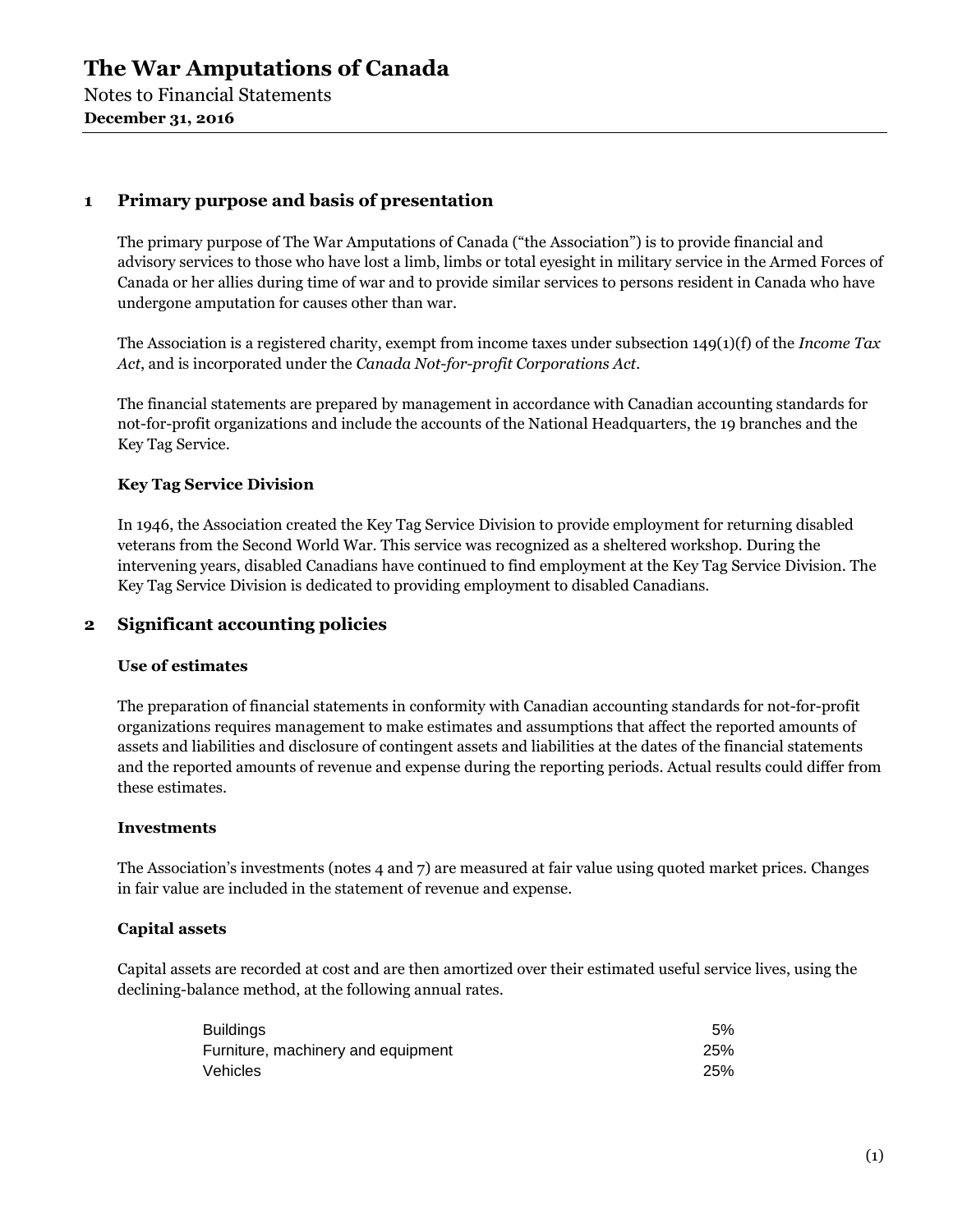Notes to Financial Statements **December 31, 2016** 

### **Revenue recognition**

Unrestricted contributions are recognized as revenue when received or receivable if the amount to be received can be reasonably estimated and collection is reasonably assured.

Endowment contributions are recognized as direct increases in net assets.

## **Employee future benefits**

The Association provides retirement benefits for its Key Tag Service Division employees and their survivors under a defined benefit pension plan ("the Key Tag Service Pension Plan") based on length of service and final average earnings. The Association funds its share of the Key Tag Service Pension Plan.

Certain members of senior management are members of various unfunded defined benefit pension plans ("Executive Pension Plans") with benefits paid by the Association based on a fixed percentage of final earnings offset by pensions provided by other plans of the Association.

The related accrued benefit obligations are actuarially determined based on the most recently completed actuarial valuation prepared for funding purposes of the Key Tag Service Pension Plan. Under the immediate recognition approach, the total cost, excluding remeasurements and other items, is included in net revenue (expense) for the year. Actuarial gains and losses, past service costs and other remeasurements and other items are recognized directly in net assets.

The Association also maintains a defined contribution plan for its National Headquarters employees. Contributions based on 5% of employee earnings are expensed as paid.

## **Allocation of expenses**

Occupancy, general office and amortization expenses relating to the National Headquarters are allocated to certain programs in order to reflect support provided to these areas. These expenses are allocated based on estimates of usage.

A portion of other salaries and benefits expenses are allocated to certain programs in order to reflect support provided to these areas. These expenses are allocated based on estimates of time spent by the relevant personnel on these programs.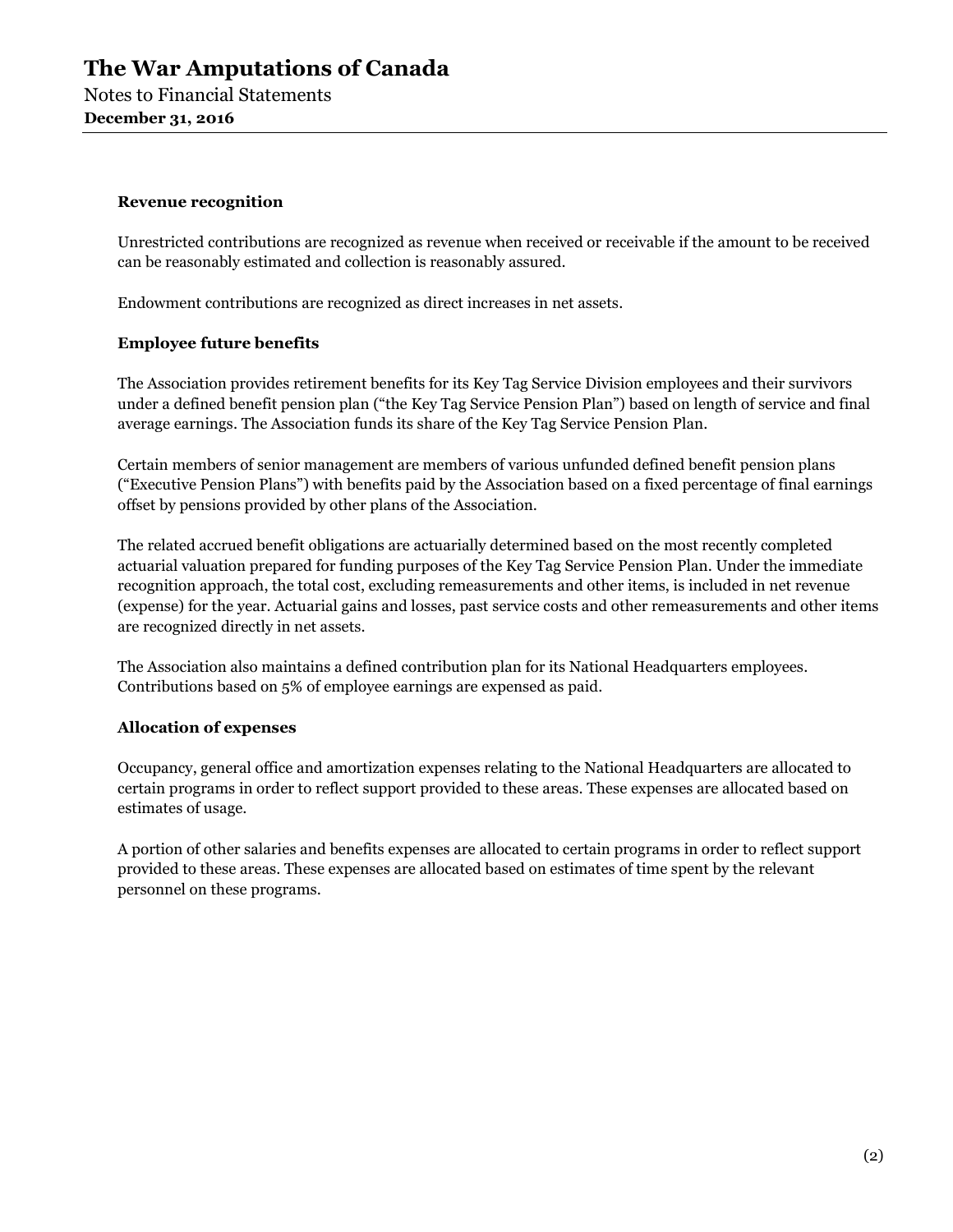Notes to Financial Statements **December 31, 2016** 

## **3 Cash**

The Association receives a significant portion of its funding immediately prior to the year-end. These funds are used to finance the operations of its charitable activities in the ensuing year.

Net assets restricted for endowment purposes include gifts to the Association stipulating that the resources be maintained permanently and that only interest earned may be used in designated programs. Endowments are invested in cash. Principal amounts received to date are as follows.

|                              | 2016<br>\$ | 2015<br>\$ |
|------------------------------|------------|------------|
| Ed McAndrew                  | 25,000     | 25,000     |
| Griffith and Christina Lloyd | 35,000     | 30,000     |
| Kerr Estate                  | 53,000     | 53,000     |
| Lewis Manne                  | 20,000     | 20,000     |
| Michael Lifshitz             | 410        | 410        |
| <b>Robert Elliot</b>         | 10,000     | 10,000     |
|                              | 143.410    | 138.410    |

### **4 Short-term investments**

|                                     | 2016<br>\$ | 2015<br>5  |
|-------------------------------------|------------|------------|
| Cash                                | 32,053     | 344,050    |
| Guaranteed investment certificates  | 6,000,000  | 5,000,000  |
| Government of Canada treasury bills | 59,939     |            |
| Government bonds                    | 9,775,910  | 9,290,764  |
| Accrued interest                    | 154,188    | 98,758     |
| Other                               | 3,500      | 11,822     |
|                                     |            |            |
|                                     | 16,025,590 | 14,745,394 |

Guaranteed investment certificates bear interest at fixed rates ranging from 1.4% to 2.2% and mature between 2017 and 2018 (2015 - bear interest at rates ranging from 1.9% to 2.2% and mature between 2016 and 2017).

Government bonds bear interest at fixed rates ranging from 1.35% to 2.40% and mature between 2022 and 2026 (2015 - bear interest at ranging from 1.25% to 1.95% and mature between 2020 and 2025).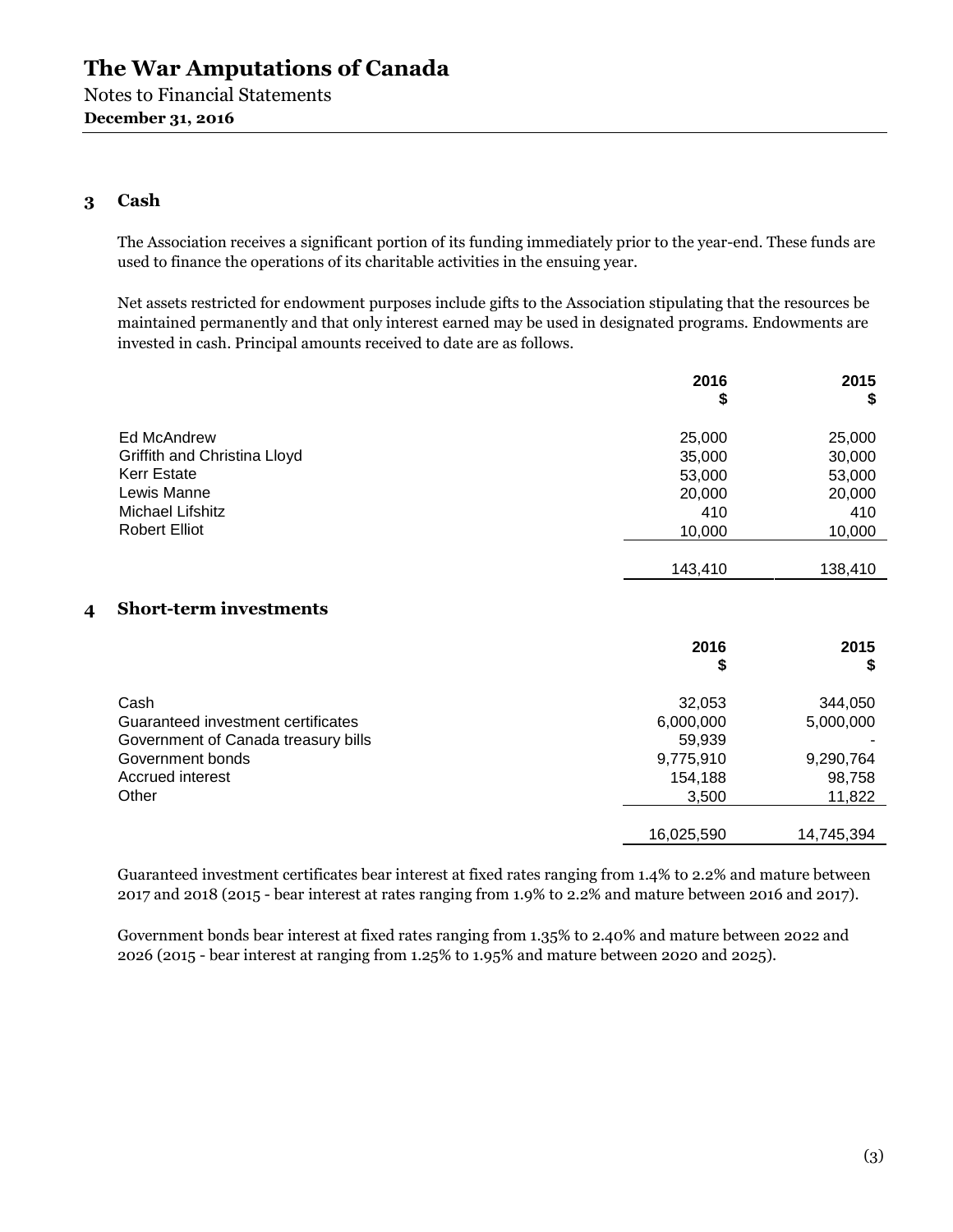Notes to Financial Statements **December 31, 2016** 

## **5 Capital assets**

|                                    |            |                                          | 2016             |
|------------------------------------|------------|------------------------------------------|------------------|
|                                    | Cost<br>\$ | <b>Accumulated</b><br>amortization<br>\$ | <b>Net</b><br>\$ |
| Land                               | 1,725,546  |                                          | 1,725,546        |
| <b>Buildings</b>                   | 9,153,951  | 5,475,560                                | 3,678,391        |
| Furniture, machinery and equipment | 4,197,545  | 3,718,259                                | 479,286          |
| Vehicles                           | 39,183     | 9,796                                    | 29,387           |
|                                    | 15,116,225 | 9,203,615                                | 5,912,610        |
|                                    |            |                                          | 2015             |
|                                    | Cost<br>\$ | <b>Accumulated</b><br>amortization<br>\$ | <b>Net</b><br>\$ |
|                                    |            |                                          |                  |
| Land                               | 1,725,546  |                                          | 1,725,546        |
| <b>Buildings</b>                   | 8,672,554  | 5,264,634                                | 3,407,920        |
| Furniture, machinery and equipment | 4,256,985  | 3,882,424                                | 374,561          |
| Vehicles                           | 36,446     | 21,070                                   | 15,376           |
|                                    | 14,691,531 | 9,168,128                                | 5,523,403        |

## **6 Employee future benefits**

Extrapolations of actuarial valuations prepared as at January 1, 2014 indicated the following information as at the measurement dates of December 31 each year.

|                                                         |                                                      | 2016                                                    |                                                      | 2015                                                    |
|---------------------------------------------------------|------------------------------------------------------|---------------------------------------------------------|------------------------------------------------------|---------------------------------------------------------|
|                                                         | <b>Executive</b><br><b>Pension Plans</b><br>(note 7) | <b>Key Tag</b><br><b>Service</b><br><b>Pension Plan</b> | <b>Executive</b><br><b>Pension Plans</b><br>(note 7) | <b>Key Tag</b><br><b>Service</b><br><b>Pension Plan</b> |
| Fair value of plan assets<br>Accrued benefit obligation | (8,326,808)                                          | 27,541,022<br>(23,380,862)                              | (8,041,758)                                          | 24,646,074<br>(21, 899, 938)                            |
| Pension asset (liability)                               | (8,326,808)                                          | 4,160,160                                               | (8,041,758)                                          | 2,746,136                                               |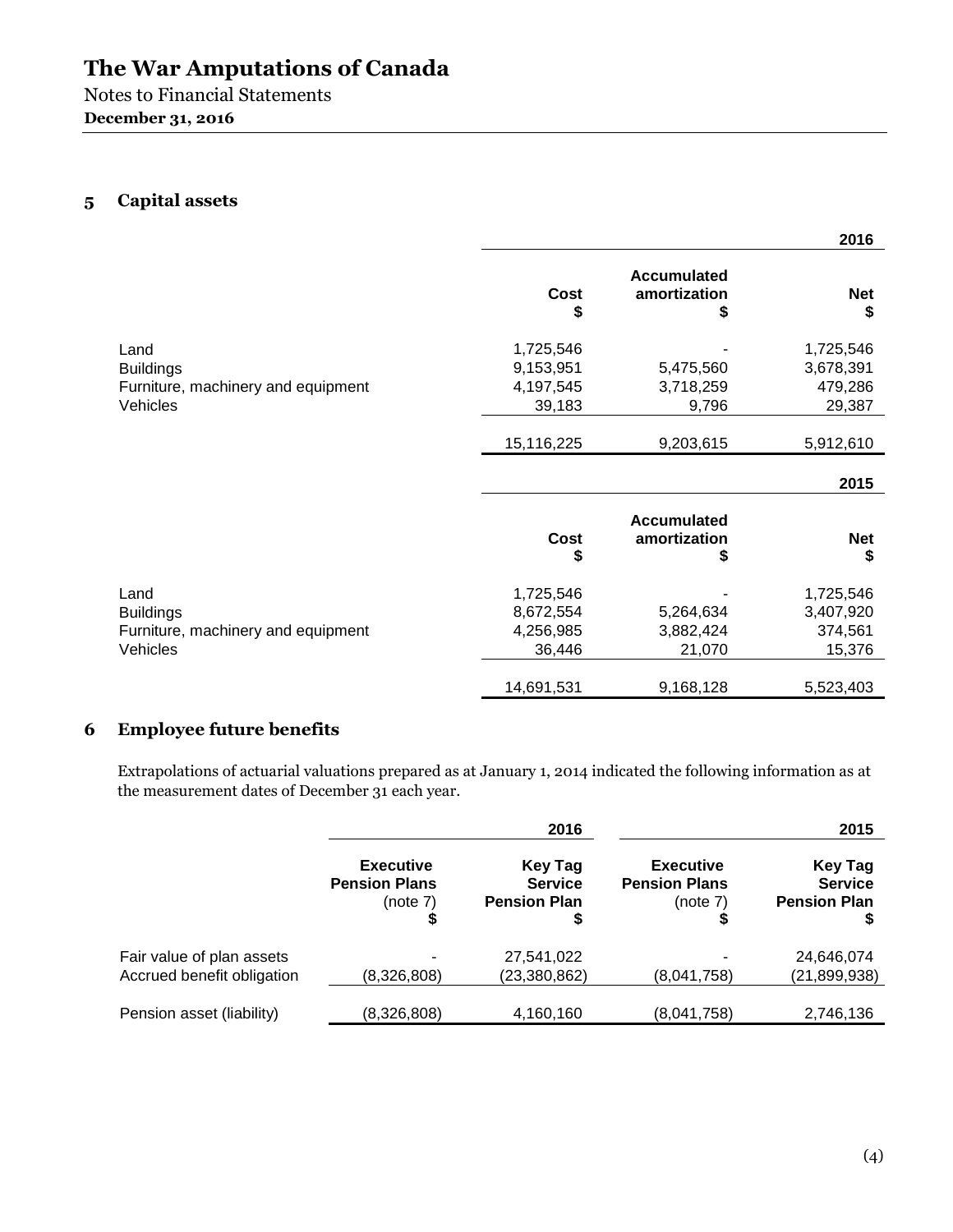#### **December 31, 2016**

#### **7 Assets held for pension liability**

The following assets are held with the intention to pay pension benefits under the Executive Pension Plans (note 6).

|                                                                                           | 2016      | 2015<br>S. |
|-------------------------------------------------------------------------------------------|-----------|------------|
| Manulife Balanced Fund<br>Guaranteed investment accounts bearing interest at fixed rates, | 3,147,834 | 3,094,086  |
| maturing within five years                                                                | 2,683,677 | 2,755,374  |
|                                                                                           | 5,831,511 | 5,849,460  |

#### **8 Other assets**

Other assets represent the present value of donations receivable by the Association as beneficiary of irrevocable gifted charitable remainder life insurance and trust policies.

#### **9 Government remittances**

Government remittances of \$nil (2015 - \$nil) are included in accounts payable and accrued liabilities.

#### **10 Internally restricted net assets**

The National Board of Directors has approved internally restricted net assets for:

- (a) long-term commitments made with respect to children enrolled in the Child Amputee (CHAMP) program;
- (b) survivors' subsistence grants of \$2,000 per member on the death of an active member and \$1,000 on the death of the spouse. Payment of these grants is at the discretion of the respective branch executives on the basis of need.

|                                                | 2016                 | 2015                  |
|------------------------------------------------|----------------------|-----------------------|
| CHAMP program<br>Survivors' subsistence grants | 28,000,000<br>80,000 | 28,000,000<br>140,000 |
|                                                | 28,080,000           | 28,140,000            |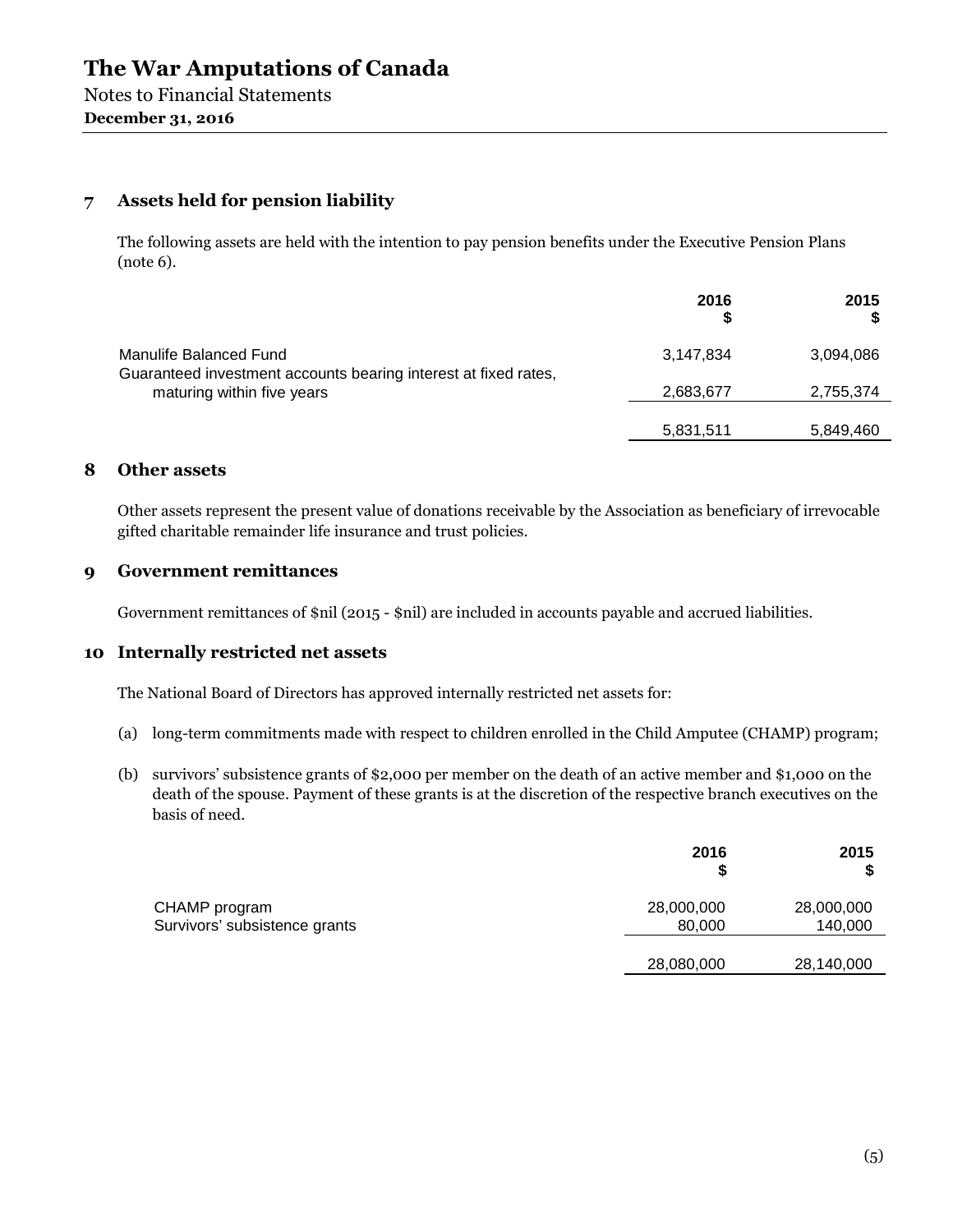### **11 Commitments**

Minimum annual lease payments relate to office space and equipment leases as follows.

| Year ending December 31, 2017 | 198,765 |
|-------------------------------|---------|
| 2018                          | 182,801 |
| 2019                          | 153,205 |
| 2020                          | 150.329 |
| 2021                          | 87,325  |
| Thereafter                    | 500,397 |

## 12 Additional information to comply with the disclosure requirements of the *Charitable Fundraising Act* **(Alberta)**

Key Tag Service Division expenses include \$104,760 (2015 - \$103,336) for employees whose principal duties involve fundraising.

**\$**